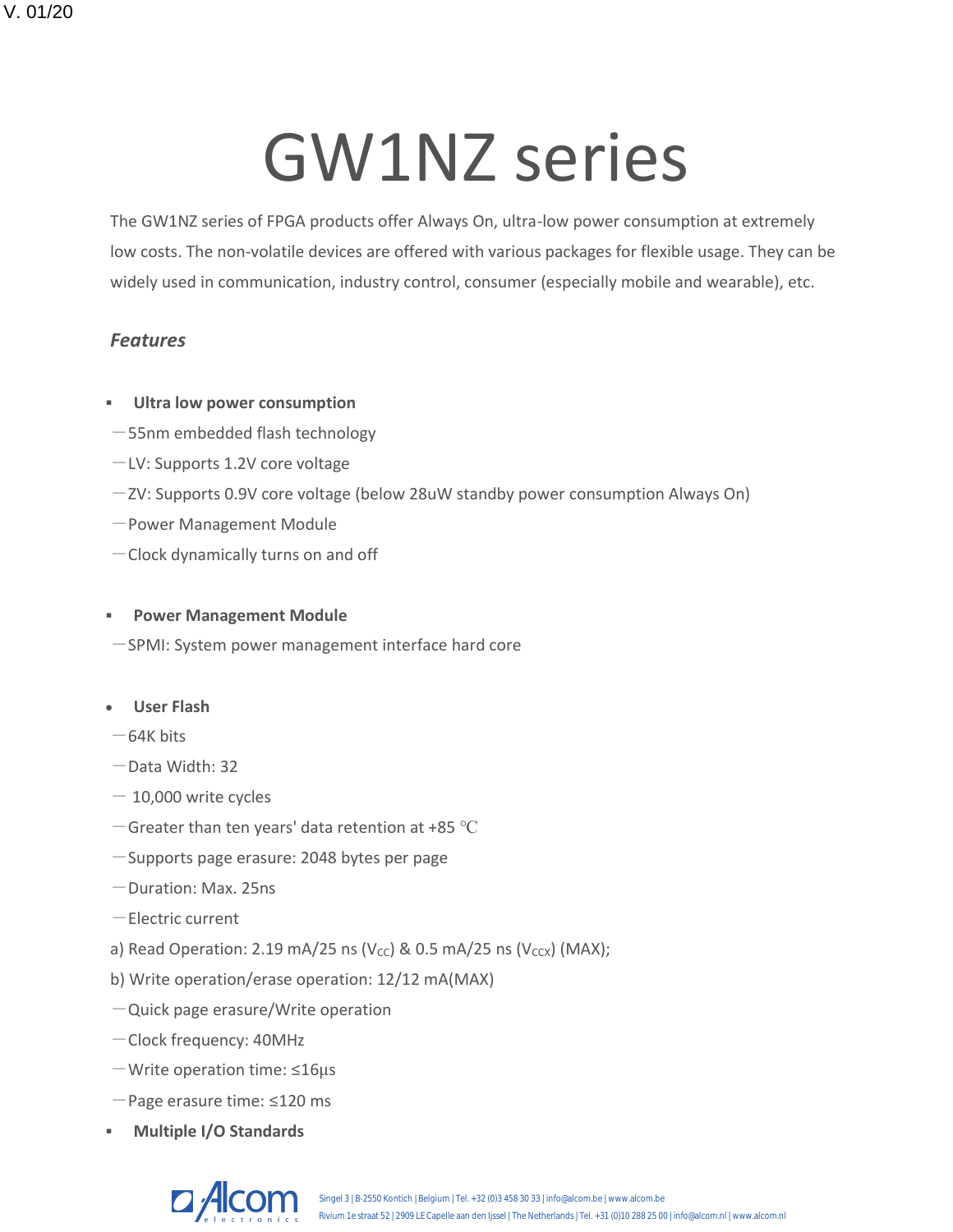- -LVCMOS33/25/18/15/12; LVTTL33, PCI,
- -LVDS25E, BLVDSE, MLVDSE, LVPECLE, RSDSE
- -Input hysteresis option
- -Supports 4mA,8mA,16mA,24mA,etc. drive options
- -Slew Rate option
- -Output drive strength option
- -Individual Bus Keeper, Weak Pull-up, Weak Pull-down, and Open Drain option
- -Hot Socket
- -I3C hard core, supports SDR mode
- **Abundant Slices**
- $-$  Four input LUT (LUT4)
- Double-edge flip-flops
- -Supports shifter register
- -Supports shadow SRAM

#### ▪ **Block SRAM with multiple modes**

- -Supports Dual Port, Single Port, and Semi Dual Port
- $-$ Supports bytes write enable
- **Flexible PLLs**
- $-$  Frequency adjustment (multiply and division) and phase adjustment
- $-$ Supports global clock
- **Built-in Flash programming**
- $-$ Instant-on
- $-$  Supports security bit operation
- -Supports AUTO BOOT and DUAL BOOT
- **Configuration**
- $-JTAG$  configuration

-Offers up to six GowinCONFIG configuration modes: AUTOBOOT, SSPI, MSPI, CPU, SERIAL, DUAL BOOT